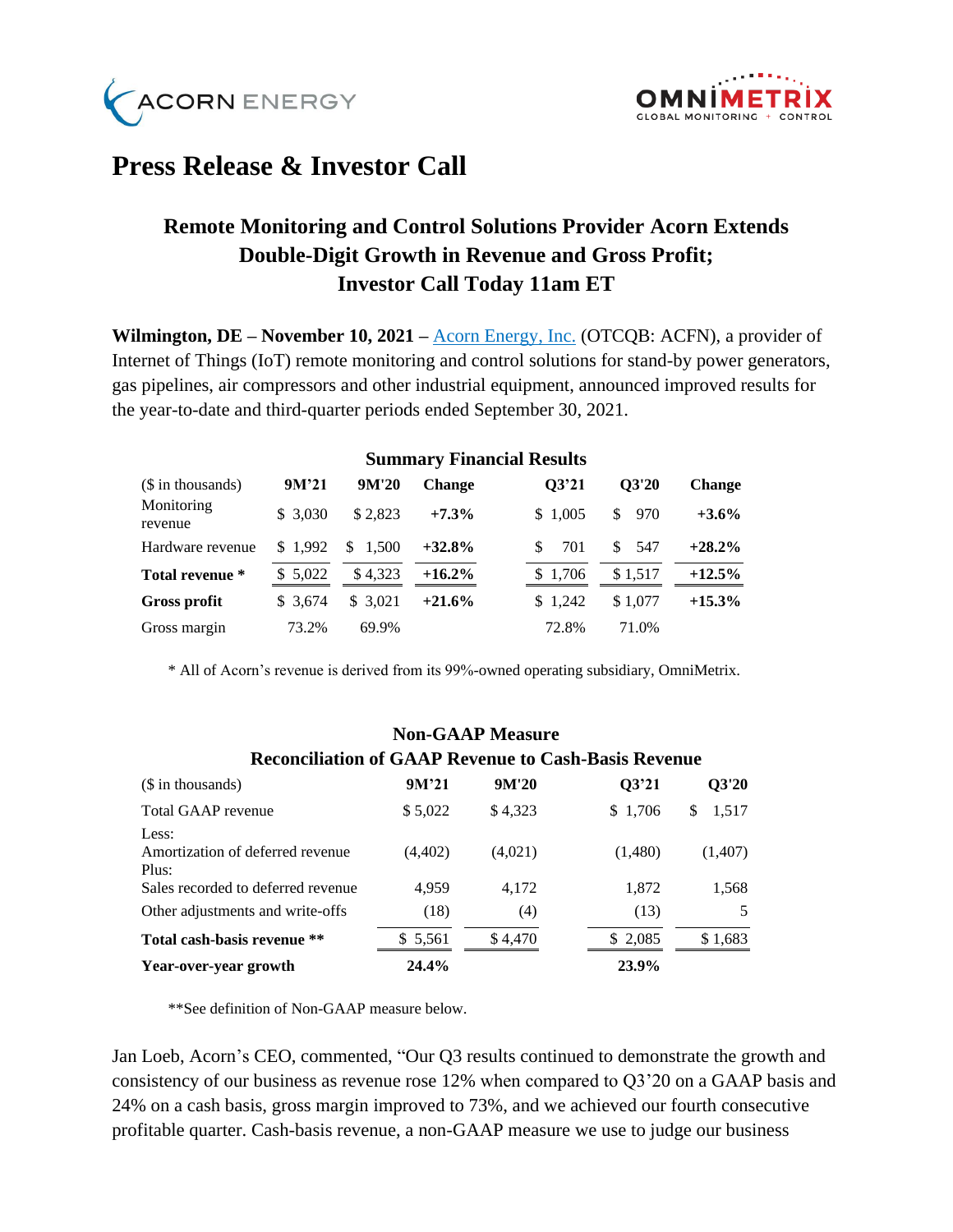progress, includes all hardware and monitoring revenues, including those that are deferred and recognized over the term of a monitoring contract or over the life of a hardware unit.

"Hardware sales have been robust due to the lifting of COVID-19 travel restrictions on business meetings and trade shows and also have benefited from the sale of next-generation monitoring hardware, related to the replacement of sunsetting 3G technology monitoring units. Sunsetting has the impact of benefitting hardware sales, while having a short-term negative impact on monitoring revenue growth due to customer churn.

"Gross margin improved to 73% year-to-date, compared to 70% during the first nine months of 2020. Our progress in improving gross margin is the result of several factors, including nextgeneration product initiatives, ongoing design improvements, growing economies of scale and a focus on driving higher-margin commercial and industrial sales.

"Acorn's net operating loss (NOL) carryforwards of nearly \$70M at year-end 2020 should largely shield Acorn from cash income taxes and benefit its cash flows for the foreseeable future. Due to its NOL position, Acorn has neither accrued nor paid income tax expense through the first nine months of 2021, despite generating positive net income before taxes.

"Given the technology leadership of our solutions, the proven innovation and strength of our engineering and design team, and the low penetration of the industrial markets we serve, we see continued opportunities for growth. We also have a strong financial base to support our internal growth and continue to look for other well-priced growth opportunities in related Industrial IoT and remote monitoring markets. We have seen some impact on our business from global supply chain issues but have been successful to date in mitigating most of these logistical issues. To address inflationary pressures on our input costs, we implemented an increase in our hardware prices effective September 1<sup>st</sup>. At the current time, we do not anticipate either supply issues or cost pressures to have a material adverse impact on our business but we are monitoring the changing supply chain constraints on a daily basis to react swiftly as needed."

### **Financial Highlights**

- Revenue improved 12% to \$1.7M in Q3'21 from \$1.5M in Q3'20, including a 28% increase in hardware revenue and a 4% increase in monitoring revenue. The increased hardware revenue was due primarily to returning to a more normal sales environment in Q3'21; that enabled increased sales of next-generation monitors and accessories relative to Q3'20, which was impacted by COVID-19 disruptions. The increase in monitoring revenue is primarily due to our customer mix being more heavily weighted to commercial and industrial than in prior years.
- 9M'21 revenue increased 16% to \$5.0M vs. 9M'20 revenue of \$4.3M, due to increased hardware and accessories sales, sales of custom-designed monitoring units, and an increase in monitoring revenue. The increase in hardware revenue was due to sales of TrueGuard  $PRO^{TM}$ units, including TrueGuard PRO units customized for a large customer, as well as sales of Hero  $2^{TM}$  units.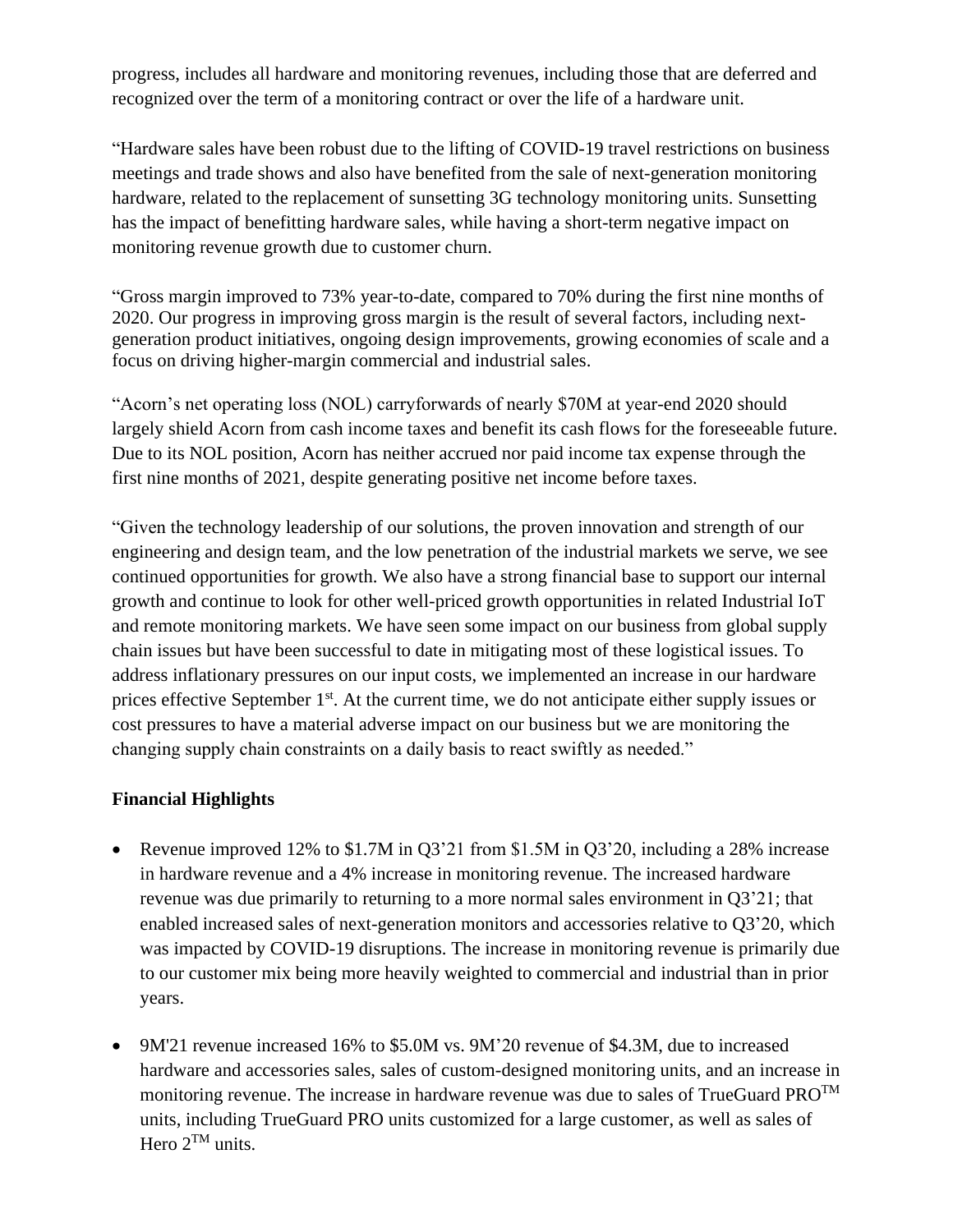- Gross profit grew 15% in Q3'21 vs. Q3'20, and 22% in the first nine months of 2021 vs. the first nine months of 2020. The improvements are primarily due to increased hardware sales to commercial and industrial customers versus residential customers, increased accessory sales, and growth in high-margin monitoring revenue.
- OmniMetrix's total operating expenses increased 13% to \$977,000 in O3'21 from \$867,000 in Q3'20, principally reflecting higher selling, general and administrative (SG&A) expenses. Higher SG&A is due to (1) compensation and benefits related to new staff hires, (2) annual performance-based salary increases effective on both September 1, 2020 and 2021, (3) increased sales commissions, and (4) increases in IT consulting and managed services expenses.
- OmniMetrix generated operating income of \$265,000 in Q3'21, representing a 26% improvement from operating income of \$210,000 in Q3'20. For the first nine months of 2021, OmniMetrix's operating income on a GAAP basis increased 113% to \$763,000 compared to \$358,000 generated in the first nine months of 2020. The improvement in both periods is primarily due to increased hardware and monitoring revenue and a higher gross margin, as discussed above.
- Acorn, the parent company of OmniMetrix, incurred SG&A costs which increased 3% to \$240,000 in Q3'21 from \$233,000 in Q3'20. Acorn does not expect its annual corporate overhead to change materially except as may be required to support the growth of its OmniMetrix subsidiary and for typical increases in professional fees and insurance premiums. Acorn's expenses can vary quarterly, however, due to the timing of certain expenses. For example, Q3'21 Acorn expenses exceeded the Q2'21 level by \$14,000, primarily due to expenses related to our annual shareholder meeting.
- Reflecting continued improvements in OmniMetrix's performance, Q3'21 net income attributable to Acorn shareholders improved by \$55,000 to \$23,000, or \$0.00 per share, from a net loss of \$32,000, or \$0.00 per share, in Q3'20. For the first nine months of 2021, net income attributable to Acorn shareholders improved by \$393,000 to \$45,000, or \$0.00 per share, from a net loss of \$348,000, or (\$0.01) per share, for the first nine months of 2020.

### **Liquidity and Capital Resources**

Consolidated cash and cash equivalents were \$2,016,000 at the close of Q3'21, compared to \$1,966,000 at the close of Q3'20 and \$2,063,000 at December 31, 2020. In Q1'21, OmniMetrix paid off the \$149,000 balance on its receivables-based line of credit and allowed the line to expire, due to the company's strong cash position.

Cash generated from operating activities through the first nine months of 2021 was \$323,000, as compared to \$300,000 in the first nine months of 2020. The Company continues to invest in technology and software development, spending \$214,000 year-to-date in 2021, compared to \$90,000 through the first nine months of 2020. Investments in the current year were primarily for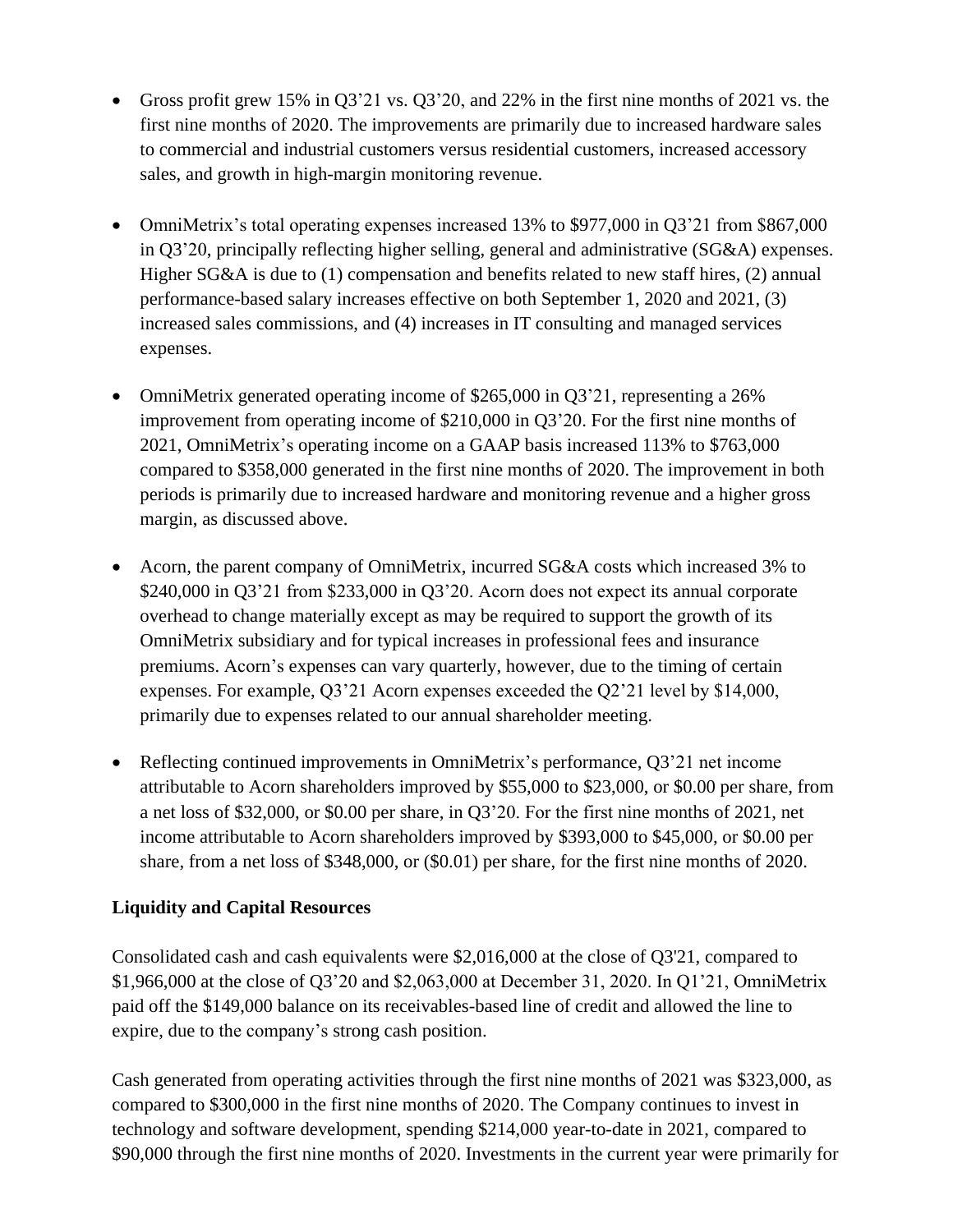development and design of the company's user interface and cloud environment, as well as other hardware and software upgrades.

Although the economy has begun to rebound from the COVID-19 shutdowns and this has helped Acorn to regain momentum in its sales efforts to date in 2021, the potential impact of COVID-19 remains uncertain. The Company's operations could be materially affected by COVID-19 or variants, including a material adverse impact on the Company's financial position, operations and cash flows. Possible impacts may include, but are not limited to, disruption to the Company's customers, revenue or supply chain, as well as employee absenteeism.

### **Investor Call Details**

| Date/Time:                         | Wednesday, November 10th at 11:00 am ET                                                                                                            |
|------------------------------------|----------------------------------------------------------------------------------------------------------------------------------------------------|
| <b>Dial-in Number:</b>             | 1-844-834-0644 or 1-412-317-5190 (Int'l)                                                                                                           |
| <b>Online Replay/Transcript:</b>   | Audio file and call transcript will be posted to the                                                                                               |
|                                    | Investor section of Acorn's website when available.                                                                                                |
| <b>Submit Questions via Email:</b> | $\operatorname{acfn}\nolimits @ \operatorname{catalyst-ir}.\nolimits com - \operatorname{before} or \operatorname{after} the \operatorname{call}.$ |

### **About Acorn (**[www.acornenergy.com](http://www.acornenergy.com/)**)** and **OmniMetrixTM** [\(www.omnimetrix.net\)](http://www.omnimetrix.net/)

Acorn Energy, Inc. owns a 99% equity stake in OmniMetrix, a pioneer and leader in machine-tomachine (M2M) and Internet of Things (IoT) wireless remote monitoring and control solutions for stand-by power generators, gas pipelines, air compressors and other industrial equipment. OmniMetrix's proven, cost-effective solutions make critical systems more reliable. The company monitors tens of thousands of assets for customers, which include 25 Fortune/Global 500 companies. OmniMetrix solutions monitor critical equipment used by cell towers, manufacturing plants, medical facilities, data centers, retail stores, public transportation systems, energy distribution and federal, state and municipal government facilities in addition to residential backup generators.

### **Safe Harbor Statement**

This press release includes forward-looking statements, which are subject to risks and uncertainties. There is no assurance that Acorn will be successful in growing its business, reaching profitability, or maximizing the value of its operating company and other assets. A complete discussion of the risks and uncertainties that may affect Acorn Energy's business, including the business of its subsidiary, is included in "Risk Factors" in the Company's most recent Annual Report on Form 10-K as filed by the Company with the Securities and Exchange Commission.

### **Follow us**

Twitter: [@Acorn\\_IR](https://twitter.com/ACORN_IR) and [@OmniMetrix](https://twitter.com/OmniMetrix) **Investor Relations Contacts** Catalyst IR William Jones, 267-987-2082 David Collins, 212-924-9800 [acfn@catalyst-ir.com](mailto:acfn@catalyst-ir.com)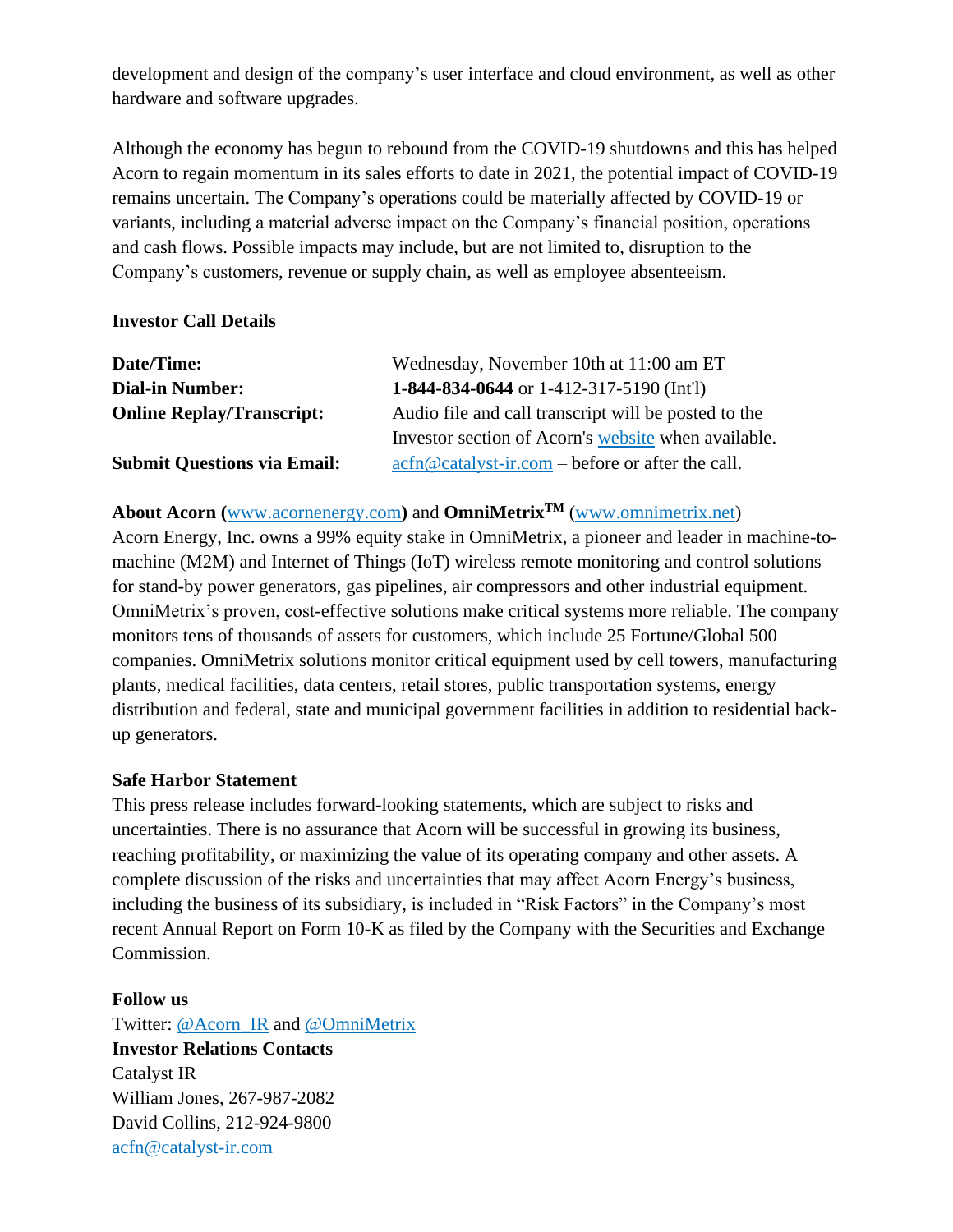### **ACORN ENERGY, INC. AND SUBSIDIARIES CONDENSED CONSOLIDATED STATEMENTS OF OPERATIONS (UNAUDITED) (IN THOUSANDS, EXCEPT PER SHARE DATA)**

|                                           | <b>Nine months ended</b><br>September 30, |        |               | <b>Three months ended</b><br>September 30, |                           |        |               |        |
|-------------------------------------------|-------------------------------------------|--------|---------------|--------------------------------------------|---------------------------|--------|---------------|--------|
|                                           |                                           | 2021   |               | 2020                                       |                           | 2021   |               | 2020   |
| Revenue                                   | $\mathcal{S}$                             | 5,022  | $\mathcal{S}$ | 4,323                                      | $\boldsymbol{\mathsf{S}}$ | 1,706  | $\mathcal{S}$ | 1,517  |
| Cost of sales                             |                                           | 1,348  |               | 1,302                                      |                           | 464    |               | 440    |
| Gross profit                              |                                           | 3,674  |               | 3,021                                      |                           | 1,242  |               | 1,077  |
| Operating expenses:                       |                                           |        |               |                                            |                           |        |               |        |
| Research and development expense          |                                           | 532    |               | 453                                        |                           | 179    |               | 160    |
| Selling, general and administrative       |                                           |        |               |                                            |                           |        |               |        |
| expense                                   |                                           | 3,086  |               | 2,887                                      |                           | 1,038  |               | 940    |
| Total operating expenses                  |                                           | 3,618  |               | 3,340                                      |                           | 1,217  |               | 1,100  |
| Operating income (loss)                   |                                           | 56     |               | (319)                                      |                           | 25     |               | (23)   |
| Finance expense, net                      |                                           | (5)    |               | (28)                                       |                           |        |               | (8)    |
| Income (loss) before income taxes         |                                           | 51     |               | (347)                                      |                           | 25     |               | (31)   |
| Income tax expense                        |                                           |        |               |                                            |                           |        |               |        |
| Net income (loss)                         |                                           | 51     |               | (347)                                      |                           | 25     |               | (31)   |
| Non-controlling interest share of net     |                                           |        |               |                                            |                           |        |               |        |
| income                                    |                                           | (6)    |               | (1)                                        |                           | (2)    |               | (1)    |
| Net income (loss) attributable to Acorn   |                                           |        |               |                                            |                           |        |               |        |
| Energy, Inc. shareholders                 | \$                                        | 45     | \$            | (348)                                      | \$                        | 23     | \$            | (32)   |
|                                           |                                           |        |               |                                            |                           |        |               |        |
| Basic and diluted net income (loss) per   |                                           |        |               |                                            |                           |        |               |        |
| share attributable to Acorn Energy, Inc.  |                                           |        |               |                                            |                           |        |               |        |
| shareholders:                             | \$                                        | 0.00   | \$            | (0.01)                                     | \$                        | 0.00   | \$            | 0.00   |
| Weighted average number of shares         |                                           |        |               |                                            |                           |        |               |        |
| outstanding attributable to Acorn Energy, |                                           |        |               |                                            |                           |        |               |        |
| Inc. shareholders – basic and diluted     |                                           |        |               |                                            |                           |        |               |        |
| <b>Basic</b>                              |                                           | 39,687 |               | 39,669                                     |                           | 39,687 |               | 39,687 |
| Diluted                                   |                                           | 39,922 |               | 39,669                                     |                           | 39,959 |               | 39,687 |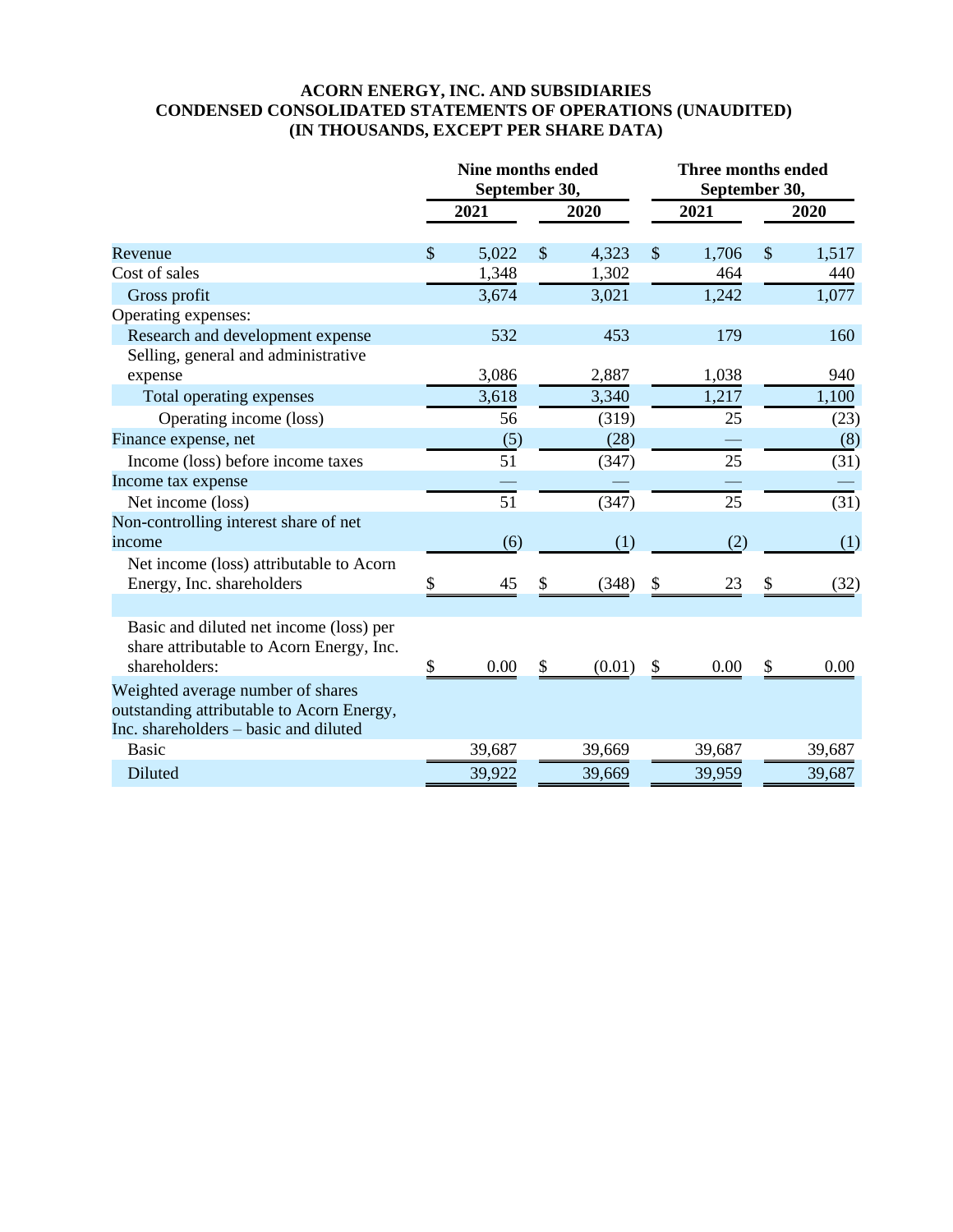### **ACORN ENERGY, INC. AND SUBSIDIARIES CONDENSED CONSOLIDATED BALANCE SHEETS (UNAUDITED) (IN THOUSANDS, EXCEPT SHARE AND PER SHARE DATA)**

|                                                               |                           | As of<br>September 30,<br>2021 | As of<br>December 31,<br>2020 |            |  |
|---------------------------------------------------------------|---------------------------|--------------------------------|-------------------------------|------------|--|
| <b>ASSETS</b>                                                 |                           |                                |                               |            |  |
| Current assets:                                               |                           |                                |                               |            |  |
| Cash                                                          | $\boldsymbol{\mathsf{S}}$ | 2,016                          | \$                            | 2,063      |  |
| Accounts receivable, net                                      |                           | 792                            |                               | 608        |  |
| Inventory, net                                                |                           | 477                            |                               | 236        |  |
| Deferred charges                                              |                           | 756                            |                               | 764        |  |
| Other current assets                                          |                           | 174                            |                               | 126        |  |
| Total current assets                                          |                           | 4,215                          |                               | 3,797      |  |
| Property and equipment, net                                   |                           | 433                            |                               | 268        |  |
| Right-of-use assets, net                                      |                           | 423                            |                               | 494        |  |
| Deferred cost of goods sold                                   |                           | 637                            |                               | 542        |  |
| Other assets                                                  |                           | 150                            |                               | 100        |  |
| <b>Total assets</b>                                           | \$                        | 5,858                          | \$                            | 5,201      |  |
| <b>LIABILITIES AND DEFICIT</b>                                |                           |                                |                               |            |  |
| <b>Current liabilities:</b>                                   |                           |                                |                               |            |  |
| Short-term credit                                             | \$                        |                                | \$                            | 149        |  |
| Accounts payable                                              |                           | 383                            |                               | 229        |  |
| Accrued expenses                                              |                           | 226                            |                               | 168        |  |
| Deferred revenue                                              |                           | 3,458                          |                               | 3,214      |  |
| Current operating lease liabilities                           |                           | 105                            |                               | 99         |  |
| Other current liabilities                                     |                           | 30                             |                               | 33         |  |
| Total current liabilities                                     |                           | 4,202                          |                               | 3,892      |  |
| Long-term liabilities:                                        |                           |                                |                               |            |  |
| Deferred revenue                                              |                           | 1,653                          |                               | 1,340      |  |
| Long-term operating lease liabilities                         |                           | 366                            |                               | 443        |  |
| Other long-term liabilities                                   |                           | 50                             |                               | 45         |  |
| Total long-term liabilities                                   |                           | 2,069                          |                               | 1,828      |  |
| Commitments and contingencies                                 |                           |                                |                               |            |  |
| Deficit:                                                      |                           |                                |                               |            |  |
| Acorn Energy, Inc. shareholders                               |                           |                                |                               |            |  |
| Common stock - \$0.01 par value per share: Authorized –       |                           |                                |                               |            |  |
| $42,000,000$ shares; Issued $-39,687,589$ shares at September |                           |                                |                               |            |  |
| 30, 2021 and December 31, 2020                                |                           | 397                            |                               | 397        |  |
| Additional paid-in capital                                    |                           | 102,784                        |                               | 102,726    |  |
| Warrants                                                      |                           | 3                              |                               | 3          |  |
| Accumulated deficit                                           |                           | (100, 568)                     |                               | (100, 613) |  |
| Treasury stock, at cost - 801,920 shares at September 30,     |                           |                                |                               |            |  |
| 2021 and December 31, 2020                                    |                           | (3,036)                        |                               | (3,036)    |  |
| Total Acorn Energy, Inc. shareholders' deficit                |                           | (420)                          |                               | (523)      |  |
| Non-controlling interests                                     |                           | 7                              |                               | 4          |  |
| Total deficit                                                 |                           | (413)                          |                               | (519)      |  |
| Total liabilities and deficit                                 | \$                        | 5,858                          | $\$\,$                        | 5,201      |  |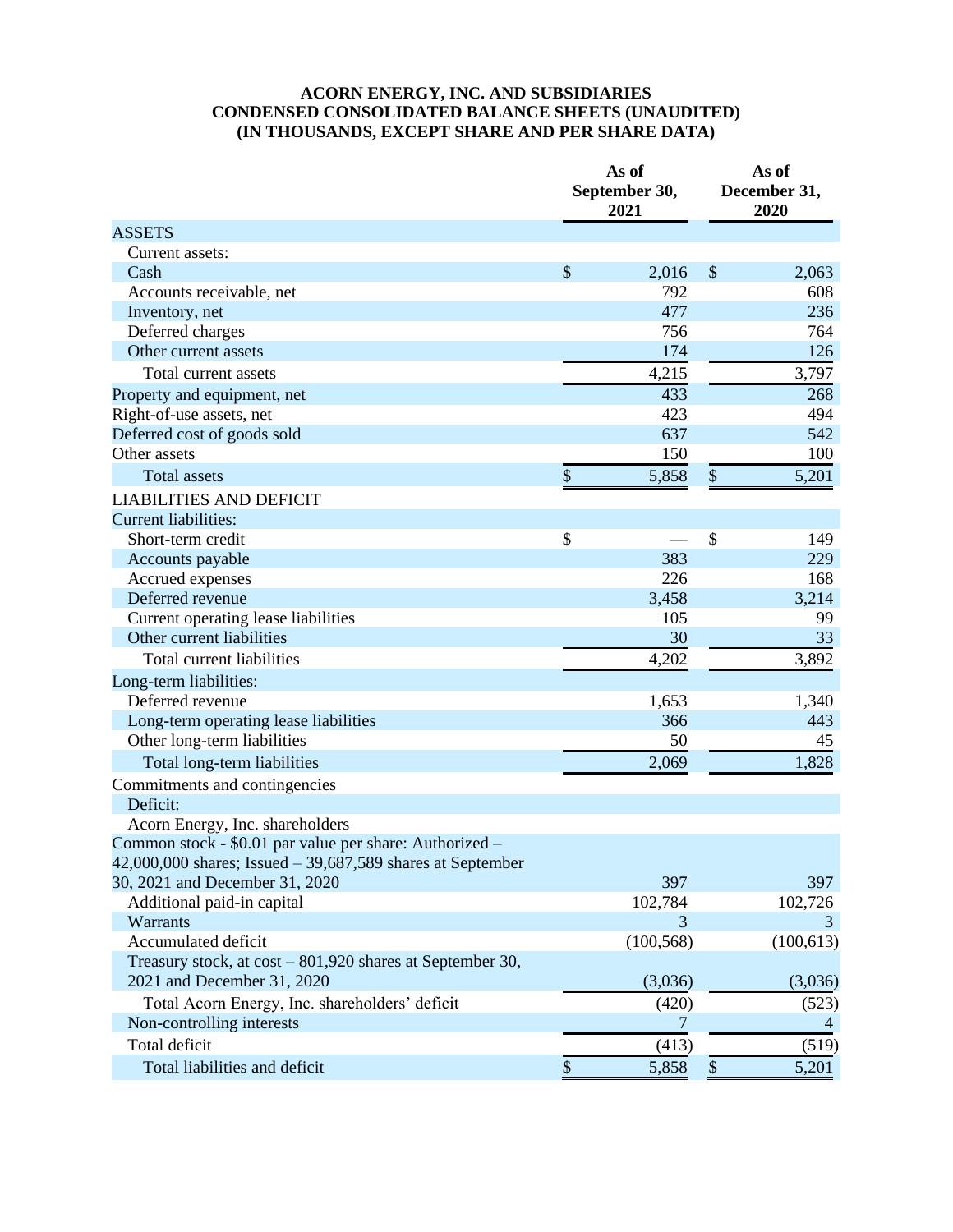### **ACORN ENERGY, INC. AND SUBSIDIARIES CONDENSED CONSOLIDATED STATEMENTS OF CASH FLOWS (UNAUDITED) (IN THOUSANDS)**

|                                                           | Nine months ended September 30, |       |                           |       |
|-----------------------------------------------------------|---------------------------------|-------|---------------------------|-------|
|                                                           |                                 | 2021  |                           | 2020  |
| Cash flows provided by operating activities:              |                                 |       |                           |       |
| Net income (loss)                                         | \$                              | 51    | \$                        | (347) |
| Depreciation and amortization                             |                                 | 56    |                           | 22    |
| Non-cash lease expense                                    |                                 | 71    |                           | 88    |
| Stock-based compensation                                  |                                 | 58    |                           | 27    |
| Change in operating assets and liabilities:               |                                 |       |                           |       |
| (Increase) decrease in accounts receivable                |                                 | (184) |                           | 230   |
| Increase in inventory                                     |                                 | (241) |                           | (8)   |
| (Increase) decrease in deferred charges                   |                                 | (137) |                           | 48    |
| (Increase) decrease in other current assets and other     |                                 |       |                           |       |
| assets                                                    |                                 | (48)  |                           | 66    |
| Increase (decrease) in accounts payable and accrued       |                                 |       |                           |       |
| expenses                                                  |                                 | 212   |                           | (3)   |
| Increase in deferred revenue                              |                                 | 557   |                           | 151   |
| Decrease in operating lease liability                     |                                 | (71)  |                           | (48)  |
| (Decrease) increase in other current liabilities and non- |                                 |       |                           |       |
| current liabilities                                       |                                 | (1)   |                           | 74    |
| Net cash provided by operating activities                 |                                 | 323   |                           | 300   |
|                                                           |                                 |       |                           |       |
| Cash flows used in investing activities:                  |                                 |       |                           |       |
| Investments in technology                                 |                                 | (214) |                           | (90)  |
| Other capital investments                                 |                                 | (7)   |                           | (7)   |
| Net cash used in investing activities                     |                                 | (221) |                           | (97)  |
| Cash flows (used in) provided by financing activities:    |                                 |       |                           |       |
| Short-term credit, net                                    |                                 | (149) |                           | 35    |
| Loan proceeds                                             |                                 |       |                           | 462   |
| Stock option exercise proceeds                            |                                 |       |                           | 19    |
| Net cash (used in) provided by financing activities       |                                 | (149) |                           | 516   |
|                                                           |                                 |       |                           |       |
| Net (decrease) increase in cash                           |                                 | (47)  |                           | 719   |
| Cash at the beginning of the year                         |                                 | 2,063 |                           | 1,247 |
| Cash at the end of the period                             | ¢<br>Φ                          | 2,016 |                           | 1,966 |
|                                                           |                                 |       |                           |       |
| Supplemental cash flow information:                       |                                 |       |                           |       |
| Cash paid during the year for:                            |                                 |       |                           |       |
| Interest                                                  | \$                              | 5     | $\boldsymbol{\mathsf{S}}$ | 23    |
| Non-cash investing and financing activities:              |                                 |       |                           |       |
| Accrued preferred dividends to former Acorn director      |                                 |       |                           |       |
| and/or former OmniMetrix CEO                              | $\boldsymbol{\mathsf{S}}$       | 3     | $\boldsymbol{\mathsf{S}}$ | 3     |